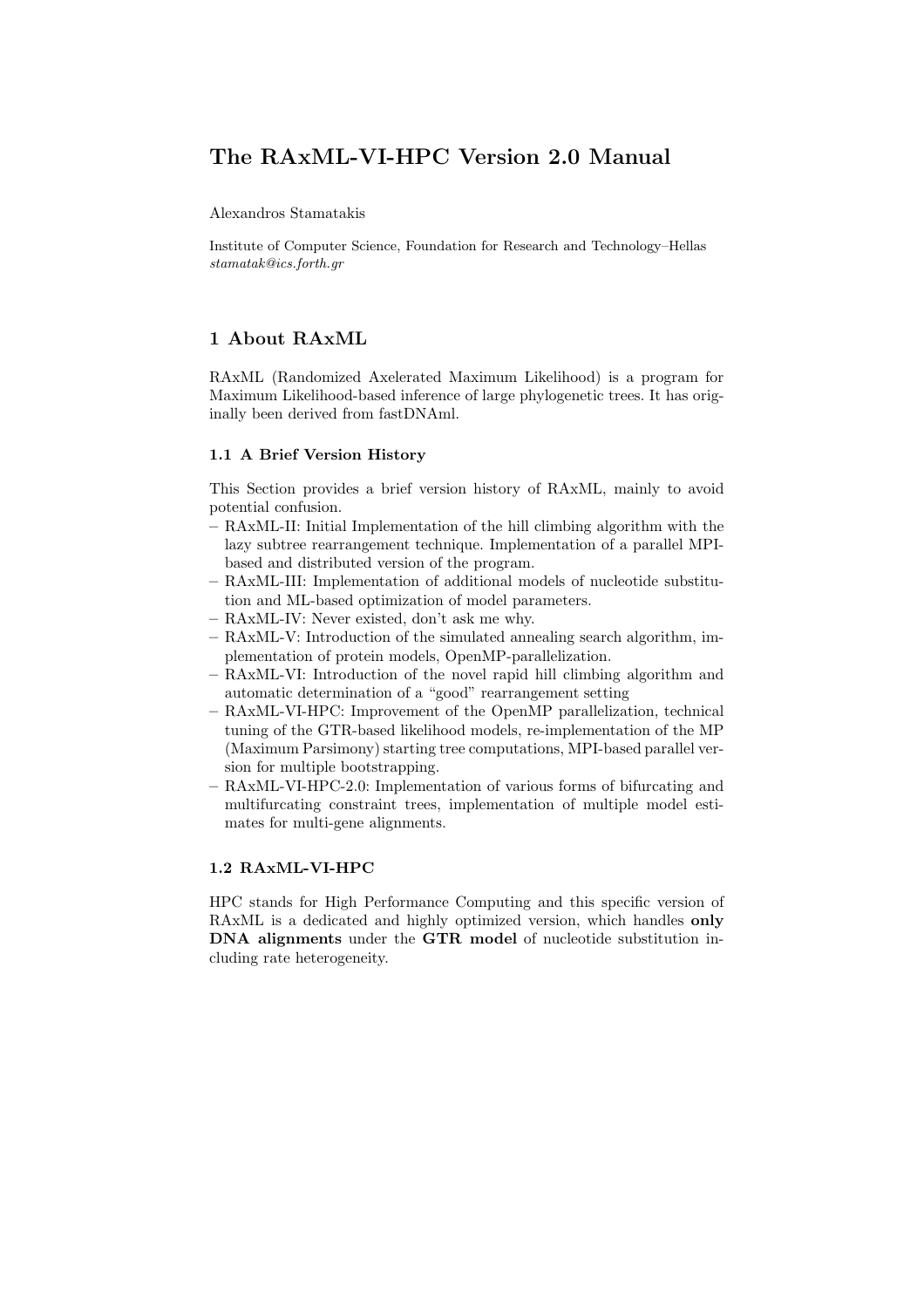In addition, it only implements the novel, fast, and currently unpublished rapid hill climbing algorithm, which yields significant performance improvements on huge alignments compared to the previous search algorithms. A run-time improvement of factor 67 has been measured for a 25,000-taxon dataset.

The program has explicitly been developed to handle extremely large datasets, such as a 25,000-taxon alignment of protobacteria (length approximately 1,500 base pairs, run time on a single CPU: 13.5 days, memory consumption: 1.5GB) or a large multi-gene alignment of 2,100 mammals with a length of over 50,000 base pairs (run time: 1 week with the OpenMP version of RAxML on 4 CPUs, memory consumption: 2.9GB).

List of differences with respect to the standard RAxML-VI version:

- Highly optimized likelihood functions,  $15\%$ – $30\%$  faster than in the standard version.
- Re-implementation of the parsimony starting tree calculations from scratch (RAxML does not use PHYLIP components for this any more) which are also significantly faster (up to factor 10 on 25,000 taxa) than the originally used dnapars implementation.
- An MPI-based (Message Passing Interface) implementation to perform multiple bootstraps or multiple analyses on the original alignment in parallel on a cluster. Note that, this is not a parallel implementation of the search algorithm, which is nonetheless under preparation.
- Re-Implementation of the branch-length and model optimization function for the -m GTRGAMMA model which is now numerically more stable.
- Implementation of the -m GTRMIX model which allows you to infer trees under the faster -m GTRCAT approximation/work-around (it is explicitly not called model any more) but then evaluates the likelihood of final topologies under the -m GTRGAMMA model.
- new command-line option -# n which allows you to specify that RAxML should execute **n** subsequent analyses on the initial alignment or **n** subsequent non-parametric bootstraps when used in combination with the -b option.
- Implementation of multiple model estimate for multi-gene alignments (-q option).
- New options to specify bifurcating and multifurcating constraint trees (-g and -r options).
- Ability to read incomplete (not containing all taxa) starting trees to add e.g. newly sequenced/aligned taxa to your previously computed tree.
- Option to start ML search from complete random starting tree (-d option).

# 1.3 Citing RAxML

If you use sequential RAxML-VI-HPC please cite [8]. In case you are using the OpenMP version of RAxML please also cite [9]. The novel rapid hill-climbing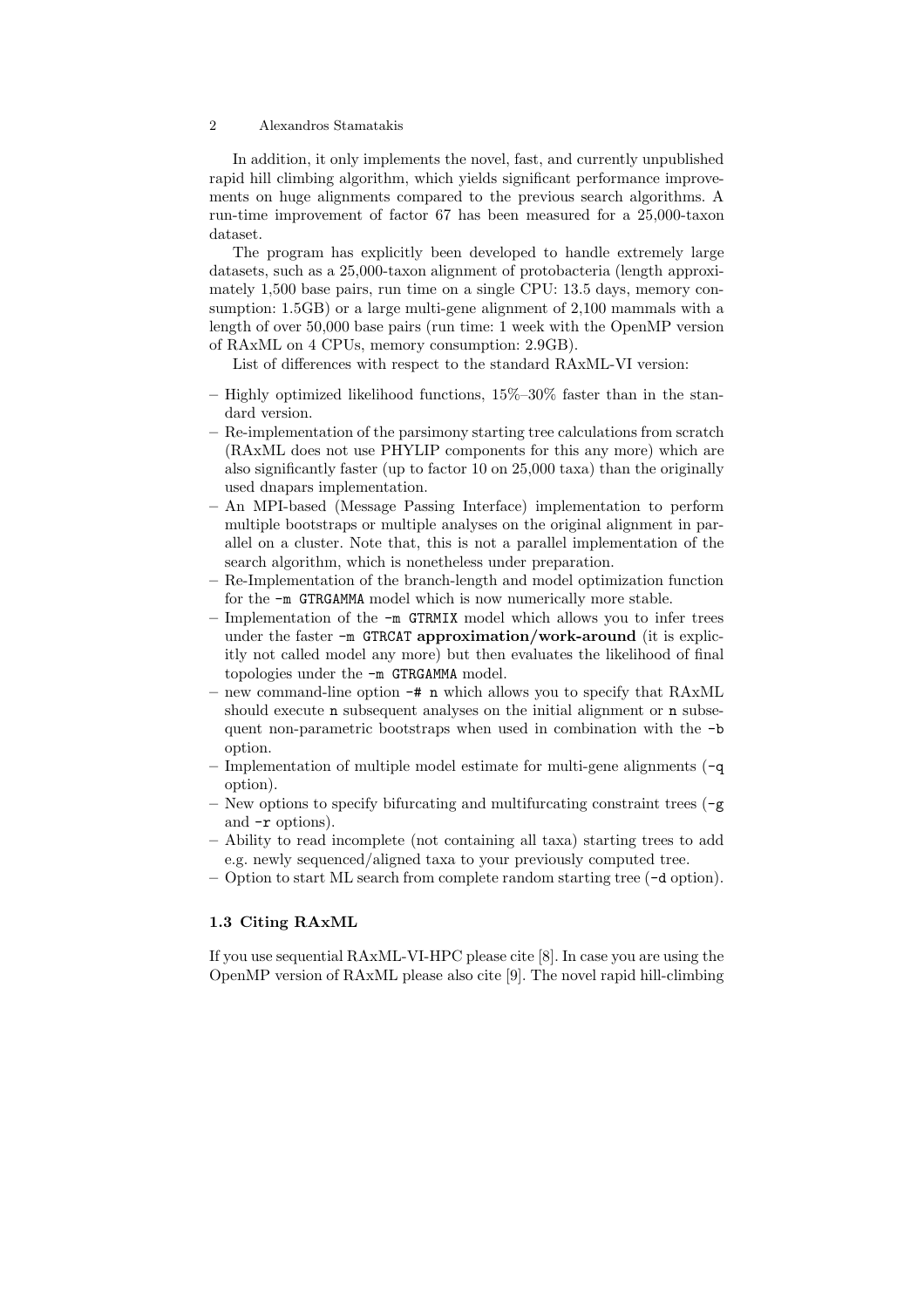algorithm will be described in a future paper. Until this gets published please also cite my web-page www.ics.forth.gr/˜stamatak when using RAxML-VI-HPC.

# 2 IMPORTANT WARNINGS

### 2.1 RAxML Likelihood Values

It is very important to note that the likelihood values produced by RAxML can not be directly compared to likelihood values of other ML programs. Also note, that likelihood values obtained by RAxML-VI-HPC can not be directly compared to those of RAxML-VI (standard version) either. This is due to changes in the likelihood function implementation and model parameter optimization procedure!

Thus, if you want to compare topologies obtained by distinct ML programs make sure that you optimize branch lengths and model parameters of final topologies with one and the same program. This can be done by either using the respective RAxML option (-f e) or e.g. the corresponding option in PHYML [1]. I mostly optimize final topologies with PHYML to avoid potential criticism that my experiments are biased in favor of RAxML.

# PERSONAL OPINION: Differences in Likelihood scores:

In theory all ML programs implement the same numerical function and should thus yield the same likelihood score for a fixed model and a given tree topology. However, if we try to implement a numerical function on a finite machine we will unavoidably get rounding errors. Even if we change the sequence (or if it is changed by the compiler) of some operations applied to floating point or double precision arithmetics in our computer we will probably get different results. In my experiments I have observed differences among final likelihood values between GARLI, IQPNNI, PHYML, RAxML (every program showed a different value). RAxML likelihood values typically differ by a greater amount from those obtained by other programs. The rationale for this is that the general strategy adopted in RAxML is to trade exactness of the likelihood score for speed with respect to the calculations (re-ordering of instructions, low-level optimization etc.) and the scaling strategy for very small likelihood values which is only an approximate scaling. My personal opinion is that the topological search (number of topologies analyzed) is much more important than exact likelihood scores to obtain "good" final ML trees. Note that, if you perform a bootstrap analysis you don't need to worry too much about likelihood values anyway.

# 2.2 The GTRCAT Mystery

There is a paper available now [6] which describes what GTRCAT is and why I don't like GTRGAMMA. The main idea behind GTRCAT is to allow for inte-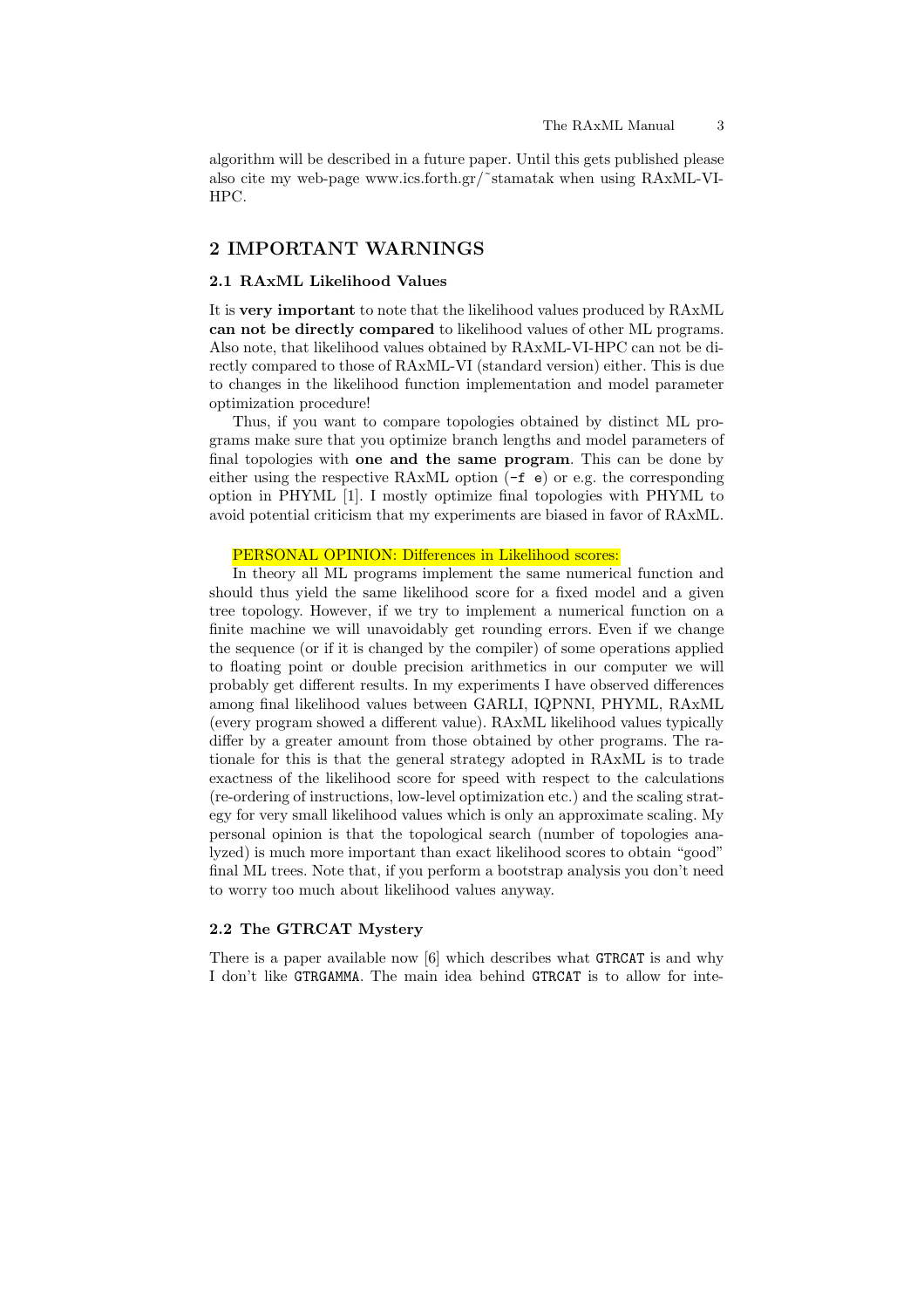gration of rate heterogeneity into phylogenetic analyses at a significantly lower computational cost (about 4 times faster) and memory consumption (4 times lower). However, due to the way individual rates are optimized and assigned to rate categories in GTRCAT (for details on this please read the paper), this approximation is numerically instable. This means: DO NOT COMPARE ALTERNATIVE TREE TOPOLOGIES BASED ON THEIR GTRCAT LIKELIHOOD VALUES!

There is a large possibility for a biased assessment of trees. This is the reason why GTRCAT is called approximation instead of model.

# 3 Installation, Compilers, Platforms

RAxML-VI-HPC can be download at www.ics.forth.gr/˜stamatak as open source code. To install RAxML-VI download the RAxML-VI-HPC.tar.gz archive and uncompress it.

This version comes in three flavors:

- 1. raxmlHPC just the standard sequential version, compile it with gcc by typing make.
- 2. raxmlHPC-OMP the OpenMP-parallelized version of RAxML which runs on 2-way (or dual processor), 4-way, and 8-way CPUs. It is best compiled with the pgcc (PGI) compiler by typing make -f Makefile.pgi.
- 3. raxmlHPC-MPI the MPI-parallelized version for all types of clusters to perform parallel bootstraps or multiple inferences on the original alignment, compile with the mpicc (MPI) and gcc compilers by typing make -f Makefile.mpi.

### 3.1 When to use which version?

The use of the sequential version is for small datasets and for initial experiments to determine appropriate search parameters.

The OpenMP version will work well for very long alignments (rules of thump:  $\geq 3,000$  base pairs under GTRGAMMA and  $\geq 5,000$  base pairs under GTRCAT). If your alignments are not that long and you have e.g. a dualprocessor available it is better to run independent parallel booststraps or multiple analyses on them using the sequential version. Do not forget to set the number of threads OMP\_NUM\_THREADS that will be executed per node to the number of CPUs. If you have a bash shell and a 4-way Opteron make sure to set export OMP\_NUM\_THREADS=4.

The MPI-version is for executing your production runs (i.e. 100 or 1,000 bootstraps) on a LINUX cluster. You can also perform multiple inferences on larger datasets in parallel to find a best-known ML tree for your dataset. WARNING: The current MPI-version will only work properly if you specify the "-#" option in the command line, since it has been designed to do multiple inferences in parallel!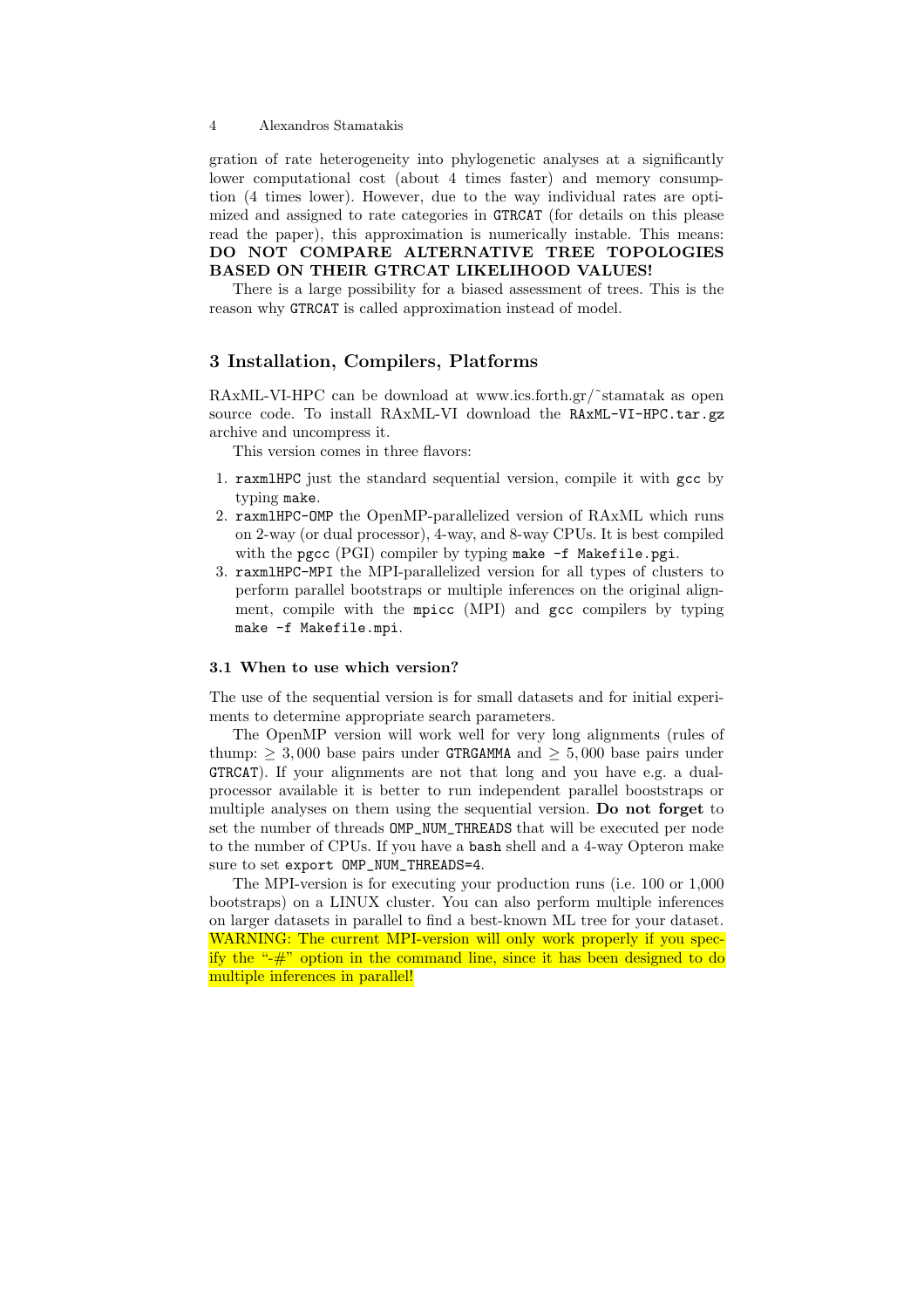The best hardware to run RAxML on is currently the AMD Opteron [9] architecture.

### 3.2 Processor Affinity with the OpenMP Version

An important aspect if you want to use the OpenMP version of the program is to find out how your operating system/platform handles processor affinity of threads. Within the shared-memory context processor affinity means that if you run e.g. 4 threads on a 4-way CPU the threads should always run on the same CPU, i.e. thread0 on CPU0, thread1 on CPU1 etc. This is important for efficiency, since cache entries can be continuously re-used if a thread, which works on the same part of the shared memory, remains on the same CPU. If threads are moved around e.g. thread0 is initially executed on CPU0 but then on CPU4 etc. the cache memory of the CPU will have to be re-filled every time a thread is moved. With processor affinity enabled, performance improvements of  $\approx 5\%$  have been measured on sufficiently large and thus memory-intensive datasets.

Note, that methods to enforce processor affinity vary among operating systems and installations. Thus, the best thing to do is to contact your system administrator or supercomputing center.

# 4 The RAxML Options

| raxmlHPC[-MPI -OMP] [-a weightFileName] |                                  |
|-----------------------------------------|----------------------------------|
|                                         | [-b bootstrapRandomNumberSeed]   |
|                                         | [-c numberOfCategories]          |
| NEW                                     | $[-d]$                           |
| <b>NEW</b>                              | [-e likelihoodEpsilon]           |
|                                         | [-f dle]                         |
| NEW                                     | [-g groupingFileName]            |
|                                         | $[-h]$                           |
|                                         | [-i initialRearrangementSetting] |
|                                         | $[-i]$                           |
|                                         | [-m GTRCAT GTRMIX GTRGAMMA]      |
| <b>NEW</b>                              | [-q multipleModelFileName]       |
| <b>NEW</b>                              | [-r constraintFileName]          |
|                                         | [-t userStartingTree]            |
|                                         | [-w workingDirectory]            |
|                                         | $[-v]$                           |
|                                         | $[-y]$                           |
|                                         | [-# numberOfRuns]                |
|                                         | -s sequenceFileName              |
|                                         | -n outputFileName                |
|                                         |                                  |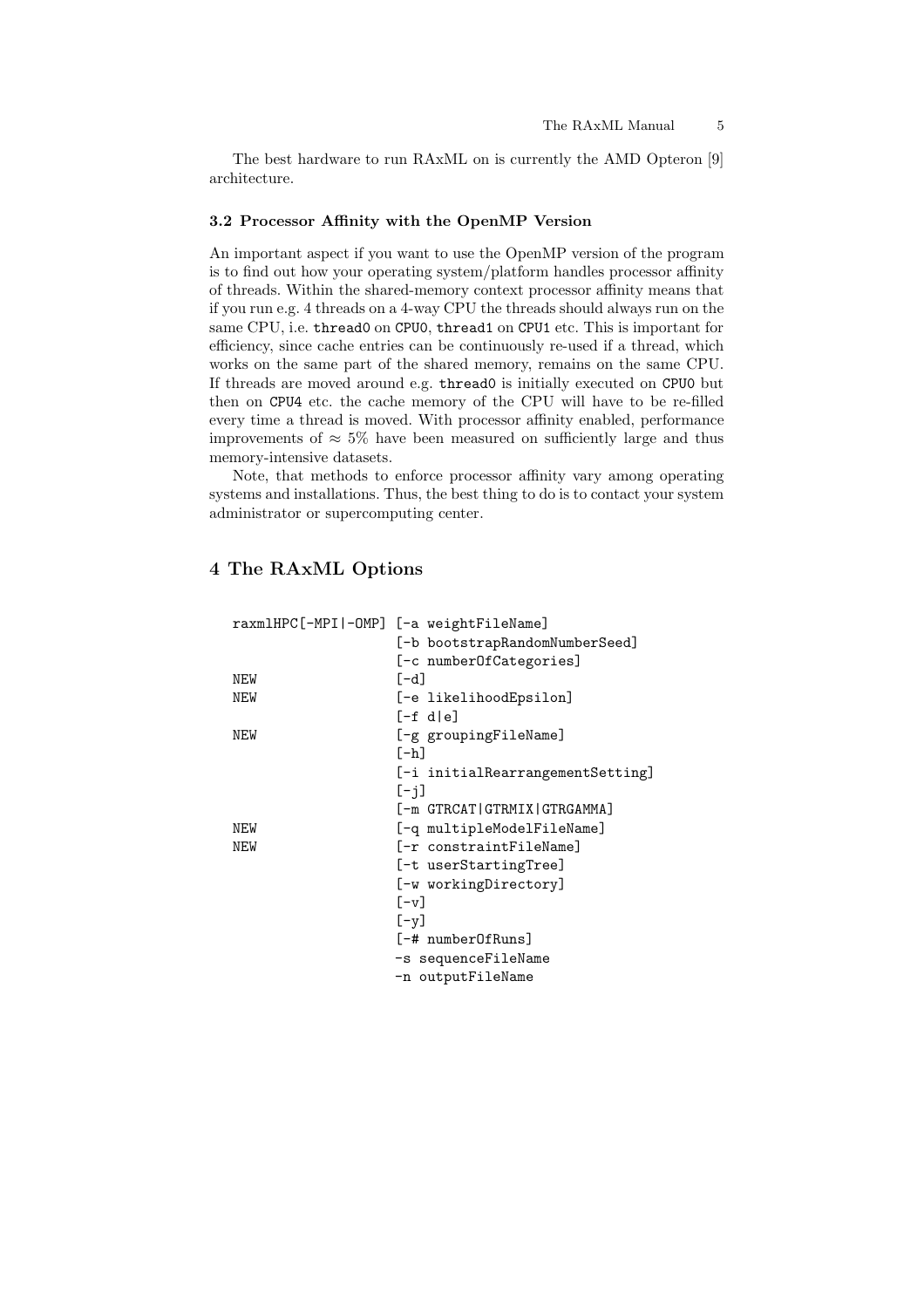Depending on the compiler you used and the platforms that are at your disposal, you will have three alternative executables:

- 1. raxmlHPC is just the sequential version.
- 2. raxmlHPC-MPI is the parallel coarse-grained version. It can be used if you have a LINUX cluster available and want to perform multiple analysis or multiple bootstraps, i.e. in combination with the  $-\#$  or  $-\#$  and  $-\mathbf{b}$ options. Note, that if you do not specify -# the parallel code will not work properly!
- 3. raxmlHPC-OMP only makes sense if you have a really long alignment (in terms of base pairs) and you have access to 2-way or 4-way CPUs.

The options in brackets [] are optional, i.e. must not be specified, whereas RAxML *must* be provided the sequence file name with  $-s$  and the output file(s) name appendix with  $-n$ .

Let's have a look at the individual options now:

### -a weightFileName

This option specifies the name of a column weight file, which allows you to assign individual weights to each column of the alignment. The default is that each column has the weight 1. The weights in the weight file must be integers separated by any type and number of whitespaces within a separate file. In addition, there must of course be as many weights as there are columns in your alignment.

The contents of an example weight file would look like this:

```
5 1 1 2 1 1 1 1 1 1 1 2 1 1 3 1 1 1 1 1 1 1 1 1 1
1 1 1 1 1 1 1 1 1 1 1 1 1 1 1 1 1 4 1 1 1 4 1 1
```
#### -b bootstrapRandomNumberSeed

This option allows you to turn on non-parametric bootstrapping. To allow for reproducibility of runs in the sequential program, you have to specify a random number seed, e.g. -b 123476. Note however, that parallel bootstraps with the parallel version raxmlHPC-MPI are not reproducable despite the fact that you specify a random number seed.

# -c numberOfCategories

This option allows you to specify the number of distinct rate categories used into which the individually optimized rates for each individual site are "thrown" under -m GTRCAT. The results in [6] indicate that the default of -c 25 works fine in most practical cases.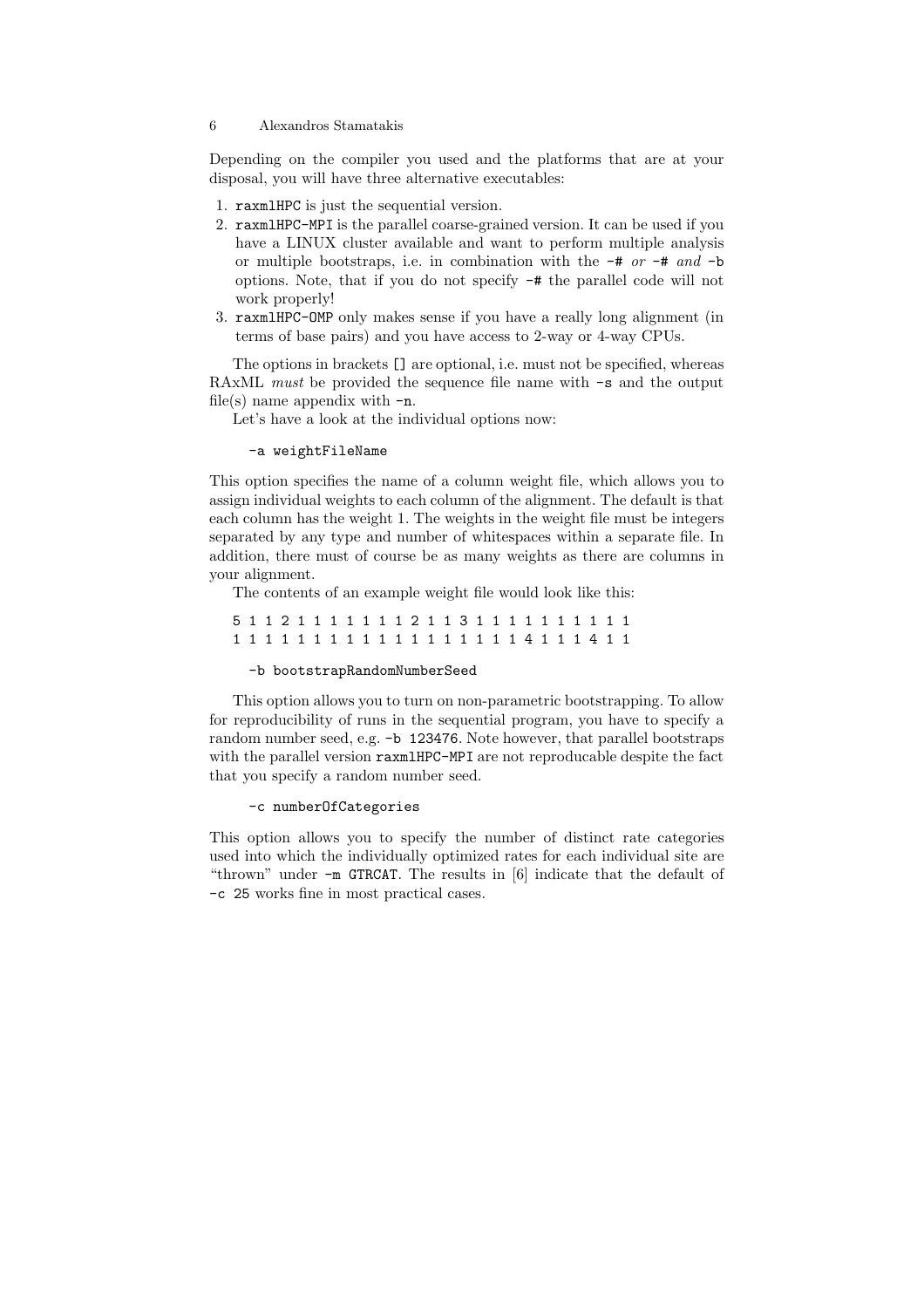This option allows you to start the RAxML search with a complete random starting tree instead of the default Maximum Parsimony Starting tree. On smaller datasets (around 100–200 taxa) it has been observed that this might sometimes yield topologies of distinct local likelihood maxima which better correspond to empirical expectations.

### -e likelihoodEpsilon

This allows you to specify up to which likelihood difference, i.e.  $\epsilon$ , the model parameters will be optimized when you use either the GTRGAMMA or GTRMIX models or when you just evaluate final trees with the -f e option. This has shown to be useful to quickly evaluate the likelihood of a bunch of large final trees of more than 1,000 taxa because it will run much more quickly. I typically use e.g. -e 1.0 or -e 2.0 in order to rapidly compare distinct final tree topologies based on their likelihood values. Note that, topologydependent likelihood-differences are typically far larger than 1.0 or 2.0 log likelihood units. The default setting is 0.1 log likelihood units which proves to be sufficient in most practical cases.

#### -f algorithm

This option allows you to select the type of algorithm you want RAxML to execute. When you specify -f d which is also the default, RAxML will execute the new rapid hill-climbing algorithm which is intended for huge data. When -f e is specified RAxML will optimize the model parameters and branch lengths of a topology provided via the  $-t$  option under GTRGAMMA.

#### -g groupingFileName

This option allows you to specify an incomplete or comprehensive multifurcating constraint tree for the RAxML search in NEWICK format. Initially, multifurcations are resolved randomly. If the tree is incomplete (does not contain all taxa) the remaining taxa are added by using the MP criterion. Once a comprehensive (containing all taxa) bifurcating tree is computed, it is further optimized under ML respecting the given constraints.

### -i initialRearrangementSetting

This allows you to specify an initial rearrangement setting for the initial phase of the search algorithm. If you specify e.g. -i 10 the pruned subtrees will be inserted up to a distance of 10 nodes away from their original pruning point. If you don't specify -i, a "good" initial rearrangement setting will automatically be determined by RAxML (see Section 5.1 for further details).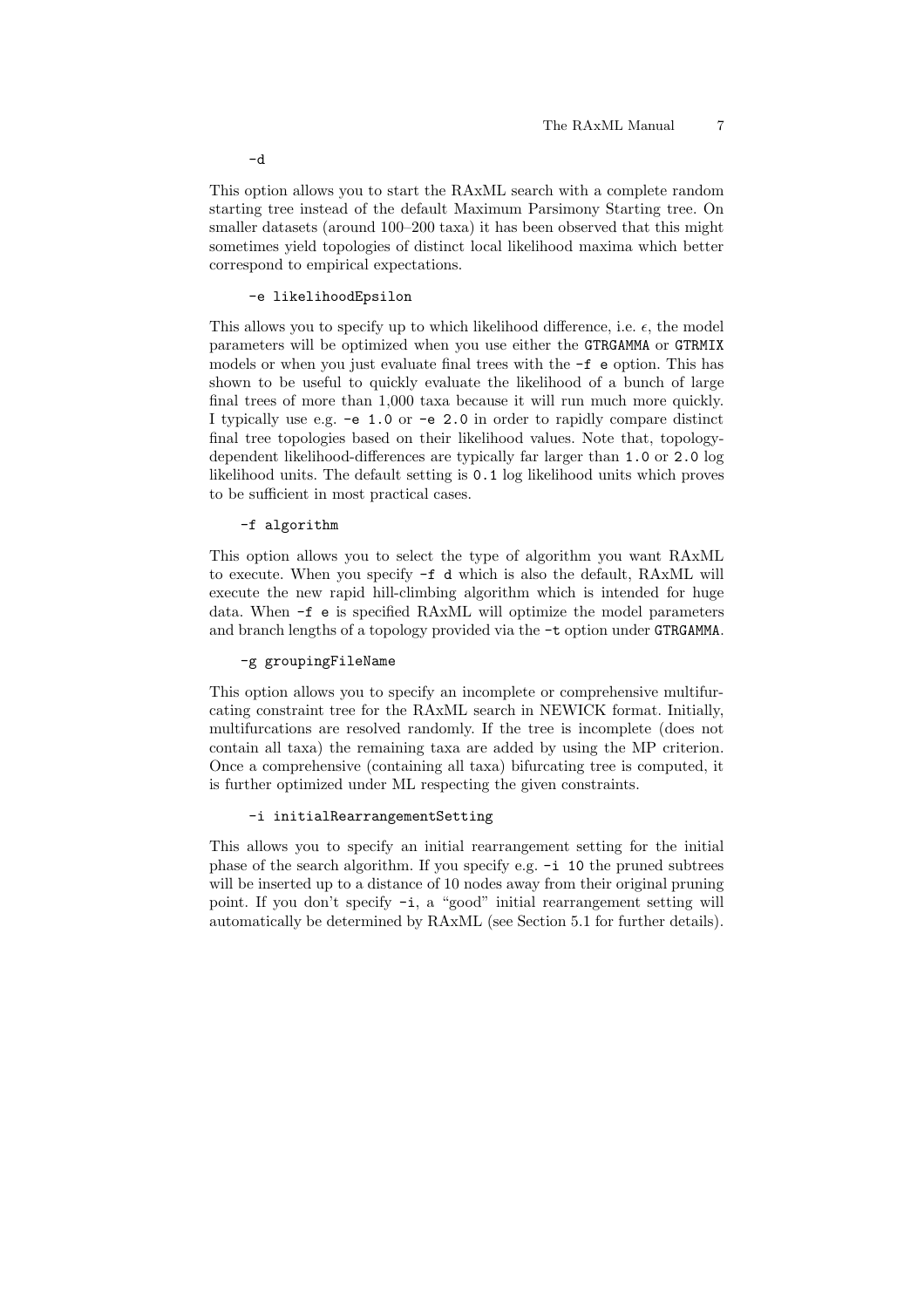-j

Specifies that RAxML shall write intermediate trees found during the search to a separate file after each iteration of the search algorithm. The default setting, i.e. if you do not specify -j is that no checkpoints will be written.

 $-h$ 

If you call raxmlHPC -h this will print a summary of the program options to your terminal.

# -m modelOfEvolution

Selection of the model of nucleotide substitution to be used. The default setting is -m GTRCAT.

- $-$ -m GTRCAT: GTR approximation with optimization of individual persite substitution rates and classification of those individual rates into the number of rate categories specified by -c. This is only a work-around for GTRGAMMA so make sure not to compare alternative topologies based on their GTRCAT likelihood values. Therefore, you can not use GTRCAT in combination with  $-f \cdot e$  (tree evaluation) and not in combination with multiple analyses on the original alignment  $(-#)$  option. This is due to the fact that the author assumes that you want to compare trees based on likelihoods if you do a multiple run on the original alignment. If you specify e.g. -m GTRCAT and -# 10 the program will automatically use GTRMIX (see below).
- $-$  -m GTRMIX : This option will make RAxML perform a tree inference (search for a good topology) under GTRCAT. When the analysis is finished RAxML will switch its model to GTRGAMMA and evaluate the final tree topology under GTRGAMMA such that it yields stable likelihood values.
- $-$  -m GTRGAMMA: GTR model of nucleotide substitution with the  $\Gamma$  model of rate heterogeneity. All model parameters are estimated by RAxML. The GTRGAMMA implementation uses 4 discrete rate categories which represents an acceptable trade-off between speed and accuracy. Note that, this has been hard-coded for performance reasons, i.e. the number of discrete rate categories can not be changed by the user.

#### -n outputFileName

Specify the name of this run, according to which the various output files will be named.

#### -q multipleModelFileName

This allows you to specify the regions of your alignment for which an individual model of nucleotide substitution should be estimated. This will typically be useful to infer trees for long (in terms of base–pairs) multi-gene alignments. If e.g.  $-\text{m}$  GTRGAMMA is used, individual  $\alpha$ -shape parameters, GTR-rates, and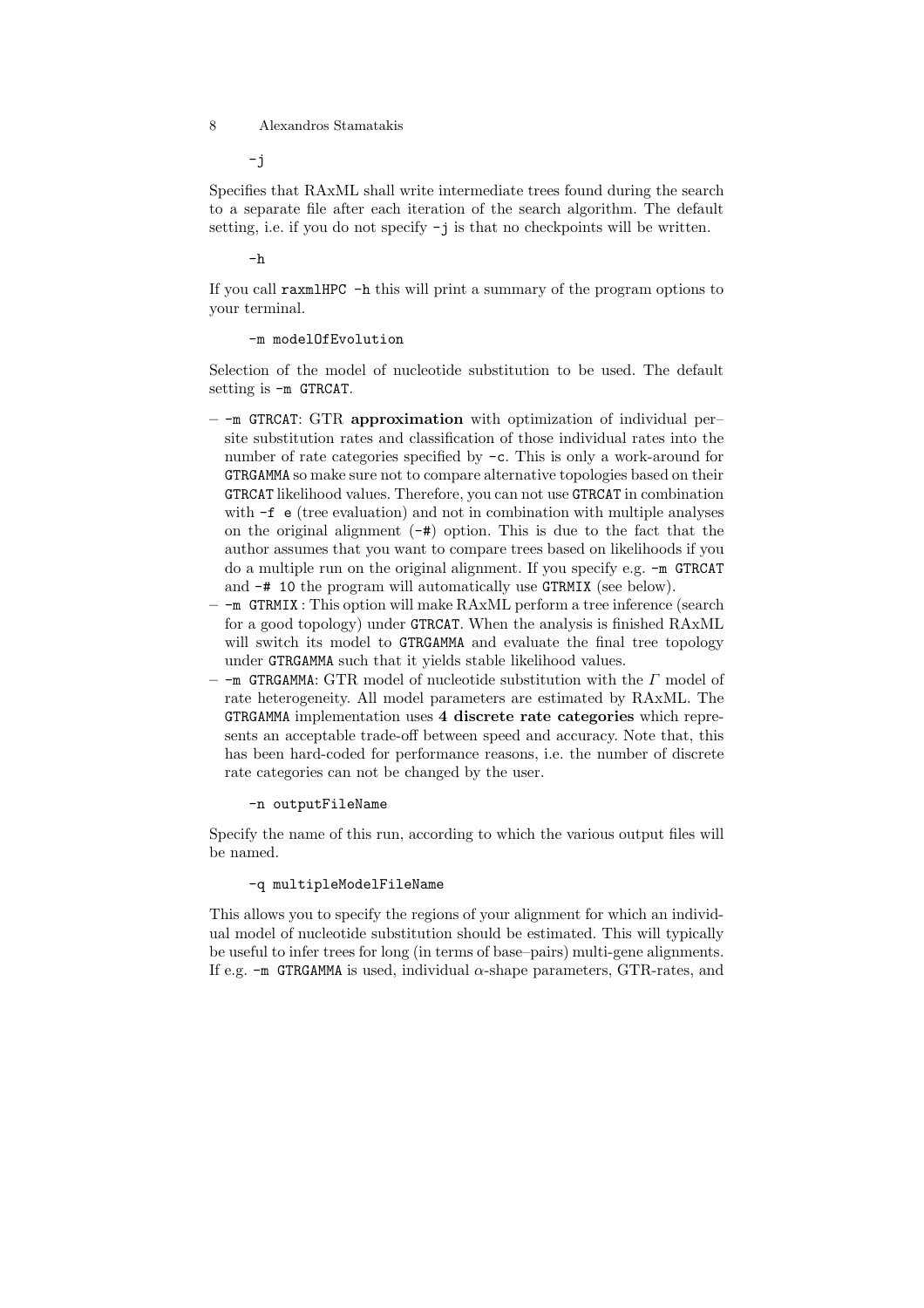base frequencies will be estimated and optimized for each partition. If you have an alignment with 1,000 bp from two genes gene1 (positions 1–500) and gene2 (positions 501–1,000) the information in the multiple model file should look as follows:

 $gene1 = 1 - 500$  $gene2 = 501-1000$ 

If gene1 is scattered through the alignment, e.g. positions 1–200, and 800–1,000 you specify this with:

 $gene1 = 1-200, 800-1,000$ gene2 = 201-799

Finally, you can also assign distinct models to the codon positions, i.e. if you want a distinct model to be estimated for each codon position in gene1 you can specify:

```
gene1codon1 = 1-500\overline{\smash{3}}gene1codon2 = 2-500\overline{\smash{3}}gene1codon3 = 3-500\3
gene2 = 500-1000
```
If you only need a distinct model for the 3rd codon position you can write:

```
gene1codon1andcodon2 = 1-500\3, 2-500\3
gene1codon3 = 3-500\overline{3}gene2 = 500-1000
```
-r constraintFileName

This option allows you to pass a binary/bifurcating constraint/backbone tree in NEWICK format to RAxML. Note, that using this option only makes sense if this tree contains less taxa than the input alignment. The remaining taxa will initially be added by using the MP criterion. Once a comprehensive tree with all taxa has been obtained it will be optimized under ML respecting the restrictions of the constraint tree.

-s sequenceFileName

Specify the name of the alignment data file which must be in relaxed PHYLIP format. Relaxed means that you don't have to worry if the sequence file is interleaved or sequential and that the taxon names are too long.

```
-t userStartingTree
```
Specifies a user starting tree file name which must be in Newick format. Branch lengths of that tree will be ignored. Note, that you can also specify a non-comprehensive (not containing all taxa in the alignment) starting tree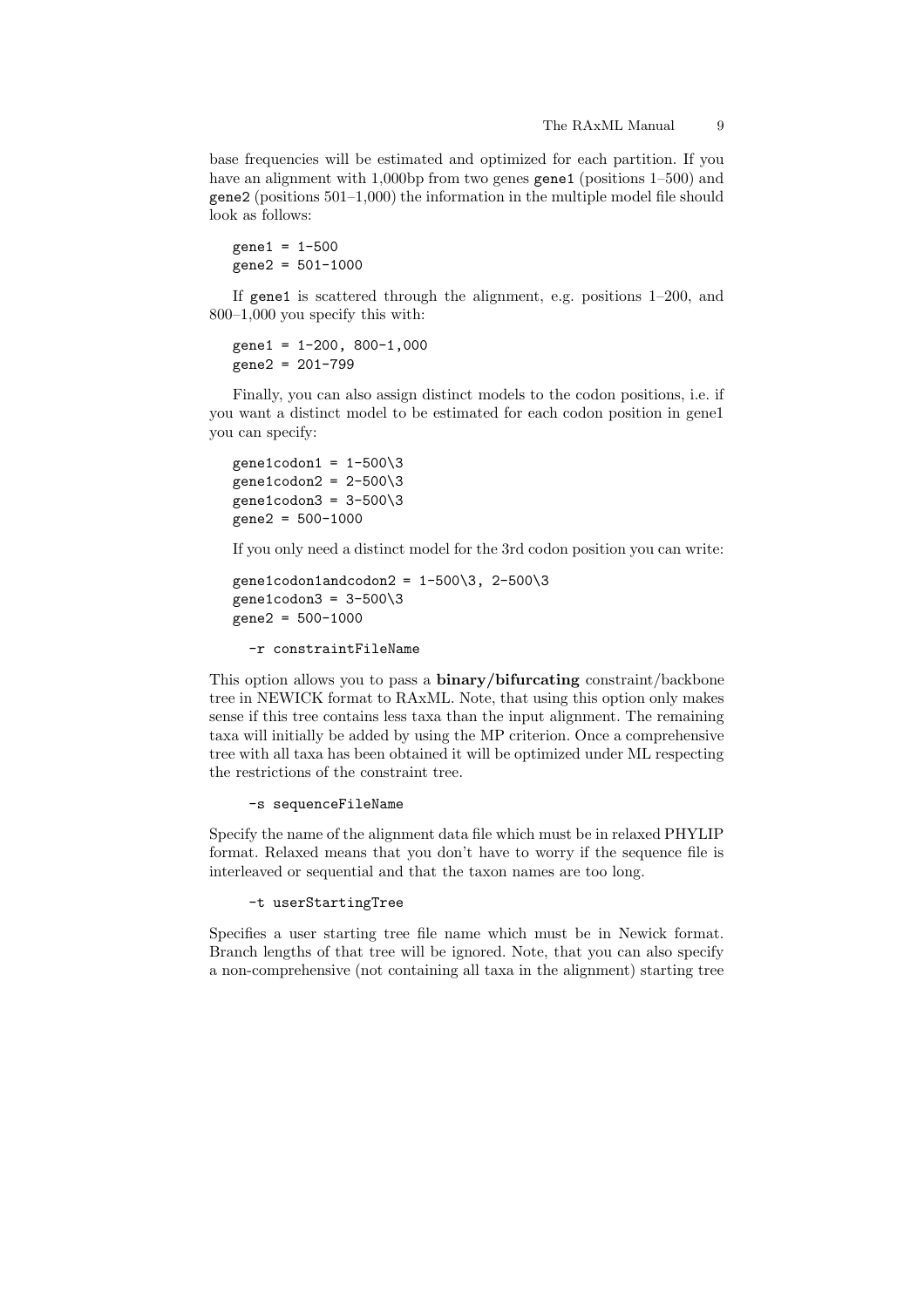now. This might be useful if newly aligned/sequenced taxa have been added to your alignment. Initially, taxa will be added to the tree using the MP criterion. The comprehensive tree will then be optimized under ML.

 $-\mathbf{v}$ 

Displays version information.

-w workingDirectory

Name of the working directory where RAxML shall write its output files to.

 $-y$ 

If you want to only compute a randomized parsimony starting tree with RAxML and not execute an ML analysis of the tree specify -y. The program will exit after computation of the starting tree. This option can be useful if you want to assess the impact of randomized MP and Neighbor Joining starting trees on your search algorithm. They can also be used e.g. as starting trees for Derrick Zwickl's GARLI program for ML inferences, which needs comparatively "good" starting trees to work well above approximately 500 taxa.

#### -# numberOfRuns

Specifies the number of alternative runs on distinct starting trees. E.g. if -# 10 is specified RAxML will compute 10 distinct ML trees starting from 10 distinct randomized maximum parsimony starting trees. In combination with the  $-b$  option, this will invoke a multiple bootstrap analysis

### 4.1 Output Files

Depending on the search parameter settings RAxML will write a number of output files. The files a run named -n exampleRun will write are listed below:

- RAxML\_log.exampleRun: A file that prints out the time, likelihood value of the current tree and number of the checkpoint file (if the use of checkpoints has been specified) after each iteration of the search algorithm. In the last line it also contains the final likelihood value of the final tree topology after thorough model optimization, but *only* if  $-m$  GTRMIX or  $-m$  GTRGAMMA have been used. This file is not written if multiple bootstraps are executed, i.e. -# and -b have been specified. In case of a multiple inference on the original alignment (-# option) the Log-Files are numbered accordingly.
- RAxML\_result.exampleRun Contains the final tree topology of the current run. This file is also written after each iteration of the search algorithm, such that you can restart your run with -t in case your computer crashed. This file is not written if multiple bootstraps are executed, i.e. -# and -b have been specified.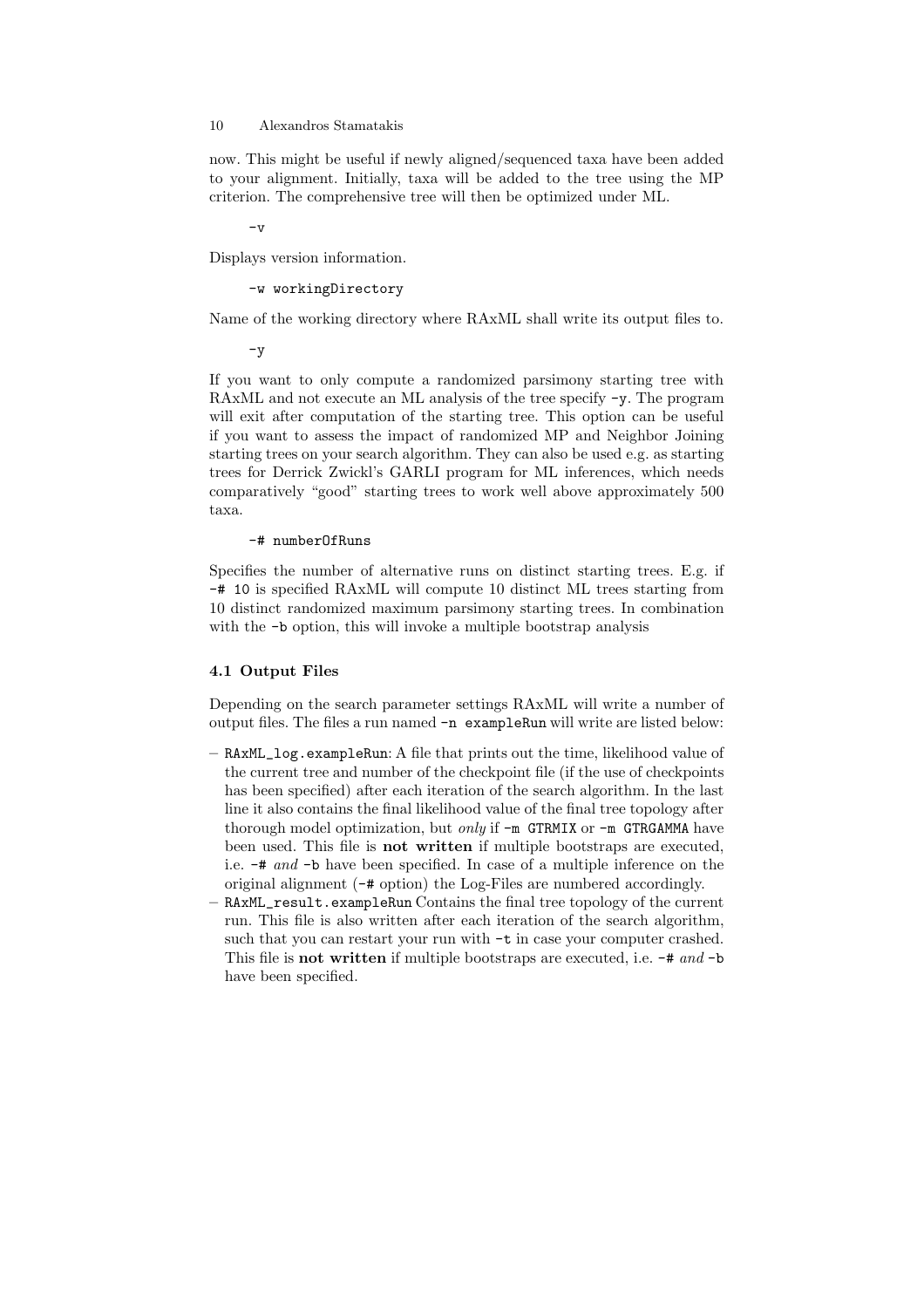- RAxML\_info.exampleRun contains information about the model and algorithm used and how RAxML was called. The final GTRGAMMA likelihood(s) (only if -m GTRGAMMA or -m GTRMIX have been used) as well as the alpha shape parameter(s) are printed to this file. In addition, if the rearrangement setting was determined automatically (-i has not been used) the rearrangment setting found by the program will be indicated as well.
- RAxML\_parsimonyTree.exampleRun contains the randomized parsimony starting tree if the program has not been provided a starting tree by -t. However, this file will not be written if a multiple bootstrap is executed using the  $-\#$  and  $-\mathbf{b}$  options.
- RAxML\_randomTree.exampleRun contains the completly random starting tree if the program was executed with -d.
- RAxML\_checkpoint.exampleRun.checkpointNumber if it has been specified by -j that checkpoints shall be written. Checkpoints are numbered from 0 to  $n$  where  $n$  is the number of iterations of the search algorithm. Moreover, the checkpoint files are additionally numbered if a multiple inference on the original alignment has been specified using -#. Writing of checkpoint files is disabled when a multiple bootstrap is executed.
- RAxML\_bootstrap.exampleRun If a multiple bootstrap is executed by -# and -b all final bootstrapped trees will be written to this one, single file.

# 5 How to set up and run a typical Analysis

This is a HOW-TO, which describes how RAxML should best be used for a real-world biological analysis, given an example alignment named ex\_al.

Despite the observation that the default parameters work well in most practical cases, the first thing to do is to adapt the program parameters to your alignment. This refers to a "good" setting for the rate categories of -m GTRCAT and the initial rearrangement setting.

### 5.1 Getting the Initial Rearrangement Setting right

If you don't specify an initial rearrangement setting with the -i option the program will automatically determine a good setting based upon the randomized MP starting tree. It will take the starting tree and apply lazy subtree rearrangements with a rearrangement setting of 5, 10, 15, 20, 25. The minimum setting that yields the best likelihood improvement on the starting trees will be used as initial rearrangement setting. This procedure can have two disadvantages: Firstly, the initial setting might be very high (e.g. 20 or  $25$ ) and the program will slow down considerably. *Secondly*, a rearrangement setting that yields a high improvement of likelihood scores on the starting tree might let the program get stuck earlier in some local maximum (this behavior could already be observed on a real dataset with about 1,900 taxa).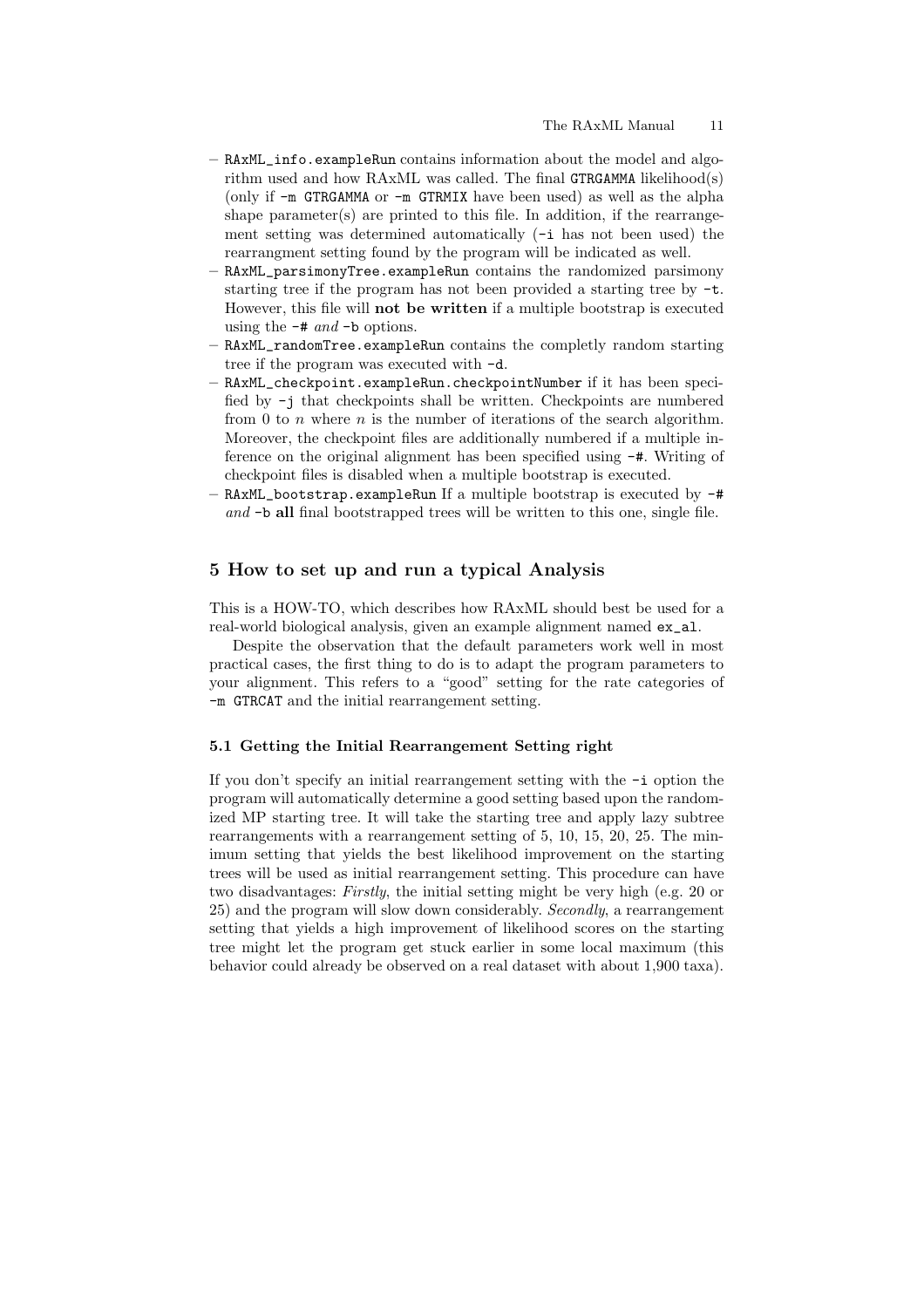Therefore, you should run RAxML a couple of times (the more the better) with the automatic determination of the rearrangement setting and with a pre-defined value of 10 which proved to be sufficiently large and efficient in many practical cases. In the example below we will do this based on 5 fixed starting trees.

So let's first generate a couple of randomized MP starting trees:

raxmlHPC -y -s ex\_al -n ST0

... raxmlHPC -y -s ex\_al -n ST4

Then, infer the ML trees for those starting trees using a fixed setting -i 10 ...

raxmlHPC -f d -i 10 -m GTRMIX -s ex\_al -t RAxML\_parsimonyTree.ST0 -n FI0

... raxmlHPC -f d -i 10 -m GTRMIX -s ex\_al -t RAxML\_parsimonyTree.ST4 -n FI4

and then using the automatically determined setting on the same starting trees:

raxmlHPC -f d -m GTRMIX -s ex\_al -t RAxML\_parsimonyTree.ST0 -n AI0 ... raxmlHPC -f d -m GTRMIX -s ex\_al -t RAxML\_parsimonyTree.ST4 -n AI4

Here, we use the GTRMIX model, i.e. inference under GTRCAT and evaluation of the final tree under GTRGAMMA such that we can compare the final likelihoods for the fixed setting FI0-FI4 and the automatically determined setting AI0-AI4.

The setting that yields the best likelihood scores should be used in the further analyses.

### 5.2 Getting the Number of Categories right

Another issue is to get the number of rate categories right. Due to the reduced memory footprint and significantly reduced inference times the recommended model to use with RAxML on large dataset is GTRMIX if you are doing runs to find the best-known ML tree on the original alignment and GTRCAT for bootstrapping.

Thus, you should experiment with a couple of -c settings and then look which gives you the best  $\Gamma$  likelihood value.

Suppose that in the previous Section 5.1 you found that automatically determining the rearrangement setting works best for your alignment.

You should then re-run the analyses with distinct  $-c$  settings by increments of e.g. 15 rate categories e.g.:

raxmlHPC -f d -c 10 -m GTRMIX -s ex\_al -t RAxML\_parsimonyTree.ST0 -n C10\_0

... raxmlHPC -f d -c 10 -m GTRMIX -s ex\_al -t RAxML\_parsimonyTree.ST4 -n C10\_4

You don't need to run it with the default setting of  $-c$  25 since you already have that data, such that you can continue with ...

raxmlHPC -f d -c 40 -m GTRMIX -s ex\_al -t RAxML\_parsimonyTree.ST0 -n C40\_0

... raxmlHPC -f d -c 40 -m GTRMIX -s ex\_al -t RAxML\_parsimonyTree.ST4 -n C40\_4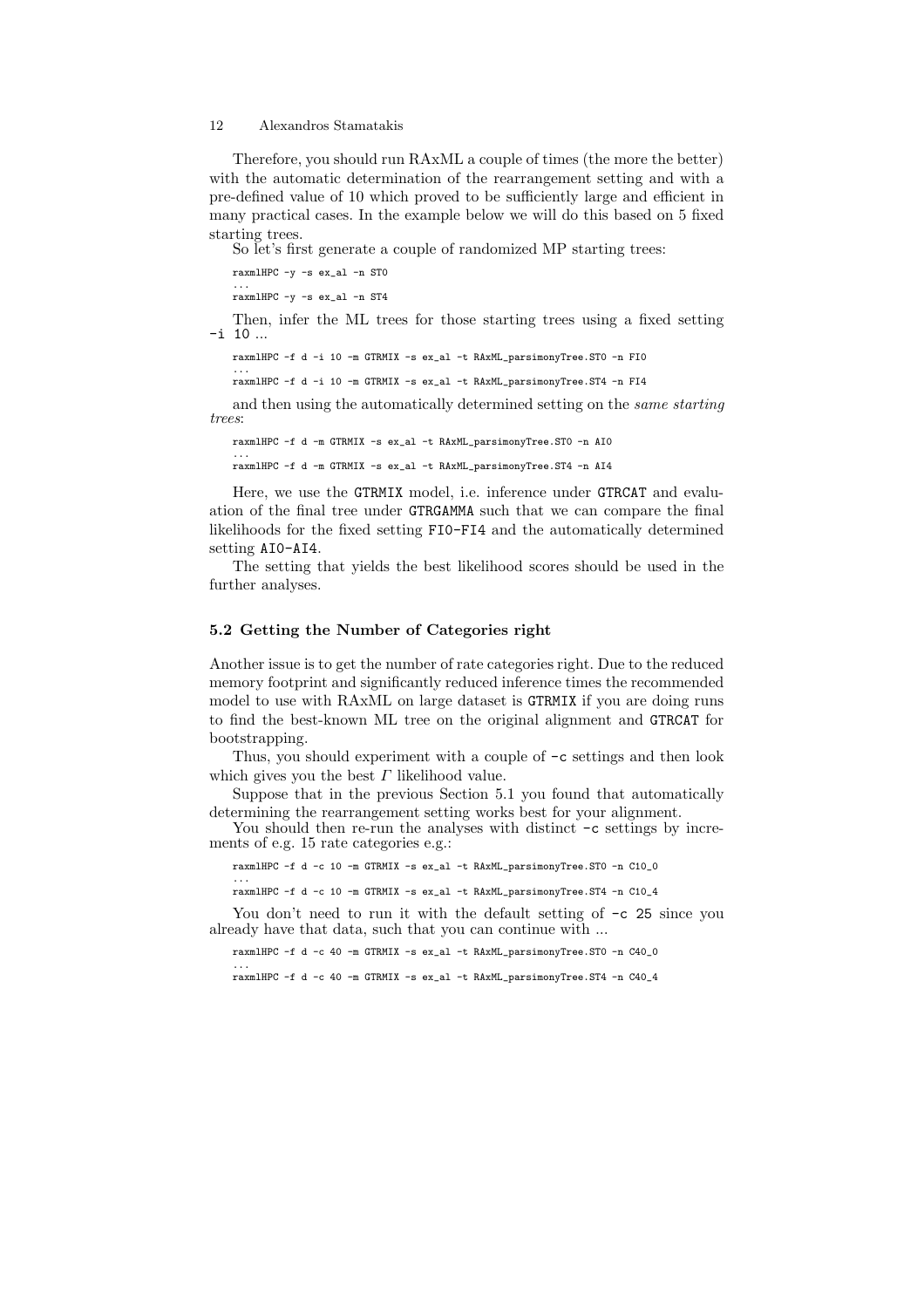and so on and so forth.

Since the GTRCAT approximation is still a new concept little is known about the appropriate setting for  $-c$  25. However, empirically  $-c$  25 worked best on 19 real-world alignments. So testing up to -c 55 should usually be sufficient, except if you notice a tendency for final GTRGAMMA likelihood values to further improve with increasing rate category number.

Thus, the assessment of the "good" -c setting should once again be based on the final GTRGAMMA likelihood values.

If you don't have the time or computational power to determine both "good" -c and -i settings you should rather stick to determining -i since it has shown to have a greater impact on the final results.

Also note, that increasing the number of distinct rate categories has a negative impact on execution times.

Finally, if the runs with the automatic determination of the rearrangement settings from Section 5.1 have yielded the best results you should then use exactly the same rearrangement settings for each series of experiments to determine a good -c setting. The automatically determined rearrangment settings can be retrieved from file RAxML\_info.AI\_0 ... RAxML\_info.AI\_4.

### 5.3 Finding the Best-Known Likelihood tree (BKL)

As already mentioned RAxML uses randomized MP starting trees in which it initiates an ML-based optimization. Those trees are obtained by using a randomized stepwise addition sequence to insert one taxon after the other into the tree. When all sequences have been inserted a couple of subtree rearrangements (also called subtree pruning re-grafting) with a fixed rearrangement distance of 20 are executed to further improve the MP score.

The concept to use randomized MP starting trees in contrast to the NJ (Neighbor Joining) starting trees many other ML programs use is regarded as an advantage of RAxML. This allows the program to start ML optimizations of the topology from a distinct starting point in the immense topological search space each time. Therefore, RAxML is more likely to find good ML trees if executed several times.

This also allows you to build a consensus tree out of the final tree topologies obtained from each individual run on the original alignment. By this and by comparing the final likelihoods you can get a feeling on how stable (prone to get caught in local maxima) the search algorithm is on the original alignment.

Thus, if you have sufficient computing resources available, in addition to bootstrapping, you should do multiple inferences (10 or better 100) with RAxML on the original alignment. On smaller datasets it will also be worthwhile to use the  $-d$  option for a couple of runs to see how the program behaves on completely random starting trees.

This is where the  $-\#$  option as well as the parallel MPI version raxmlHPC-MPI come into play.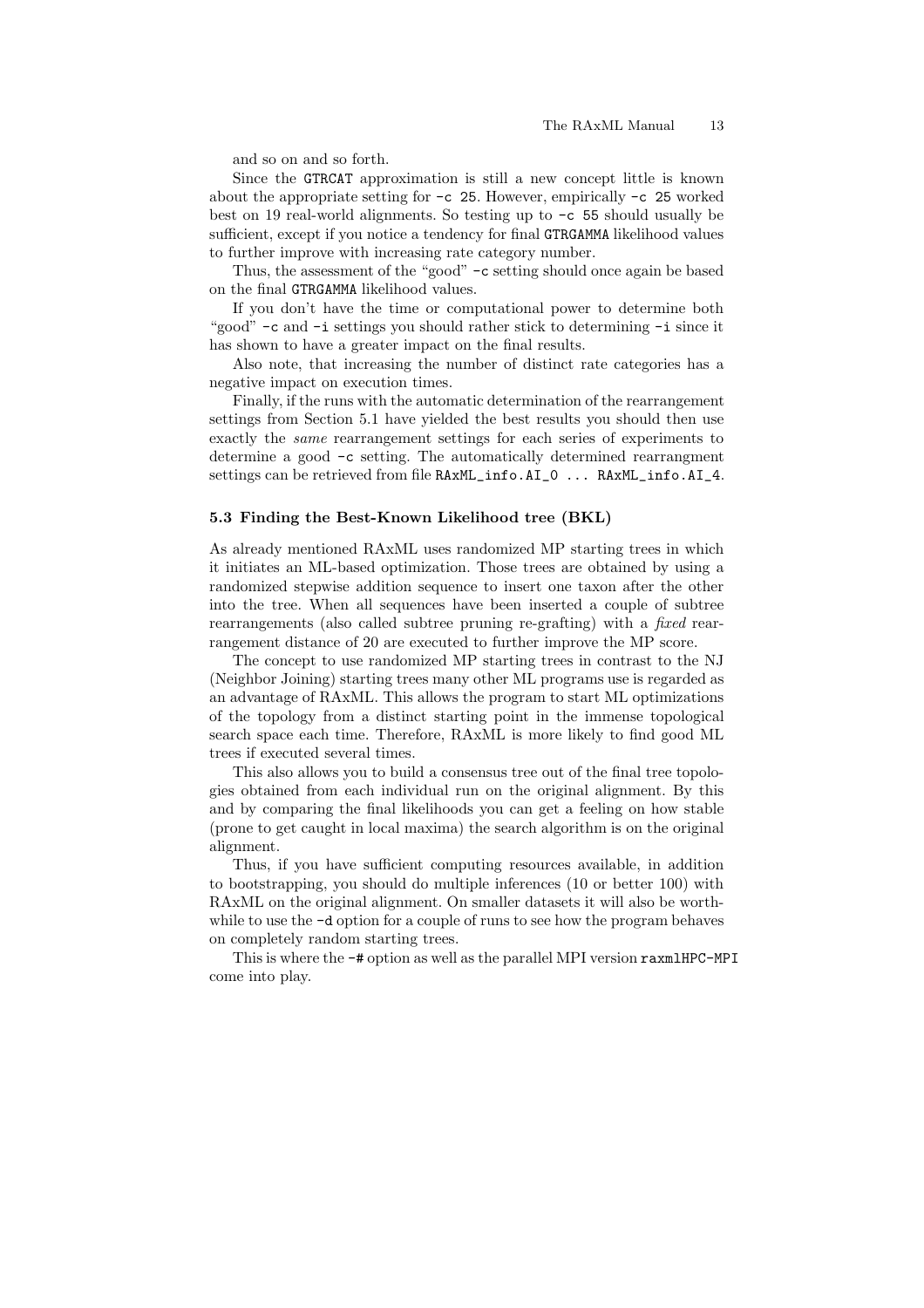So, to execute a multiple inference on the original alignment on a single processor just specify:

raxmlHPC -f d -m GTRMIX -s ex\_al -# 10 -n MultipleOriginal

and RAxML will do the rest for you. Note that specifying  $-m$  GTRCAT in combination with -# is not a good idea, because you will probably want to compare the trees inferred under GTRCAT based on their likelihood values and will have to compute the likelihood of the final trees under GTRGAMMA anyway. Thus you should better use  $-m$  GTRMIX for those analyses.

If you have a PC cluster available you would specify,

raxmlHPC-MPI -f d -m GTRMIX -s ex\_al -# 100 -n MultipleOriginal

preceeded by the respective MPI run-time commands, e.g. mpiexec or mpirun depending on your local installation (please check with your local computer scientist).

It is important to note that you should specify the execution of one more process than CPUs available (e.g. you have  $8$  CPUs  $\rightarrow$  start 9 MPI processes), since one of those is just the master process which collects data and issues jobs to the worker processes and does not produce significant computational load.

#### 5.4 Bootstrapping with RAxML

To carry out a multiple non-parametric bootstrap with the sequential version of RAxML just type:

raxmlHPC -f d -m GTRCAT -s ex\_al -# 100 -b 12345 -n MultipleBootstrap

You have to specify a random number seed after  $-b$  for the random number generator. This will allow you to generate reproducable results. Note that we can use GTRCAT here, because we do not want to compare final trees based on ML scores.

To do a parallel bootstrap type:

raxmlHPC-MPI -f d -m GTRCAT -s ex\_al -# 100 -b 12345 -n MultipleBootstrap

once again preceeded by the appropriate MPI execution command. Note that despite the fact that you specified a random number seed the results of a parallel bootstrap are not reproducable.

# 6 Frequently Asked Questions

Q: Why does RAxML not implement a proportion of Invariable (P-Invar) Sites estimate?

PERSONAL OPINION: It is unquestionable that one needs to incorporate rate heterogeneity in order to obtain "publishable" results. Put aside the "publish-or-perish" argument, there is also strong biological evidence for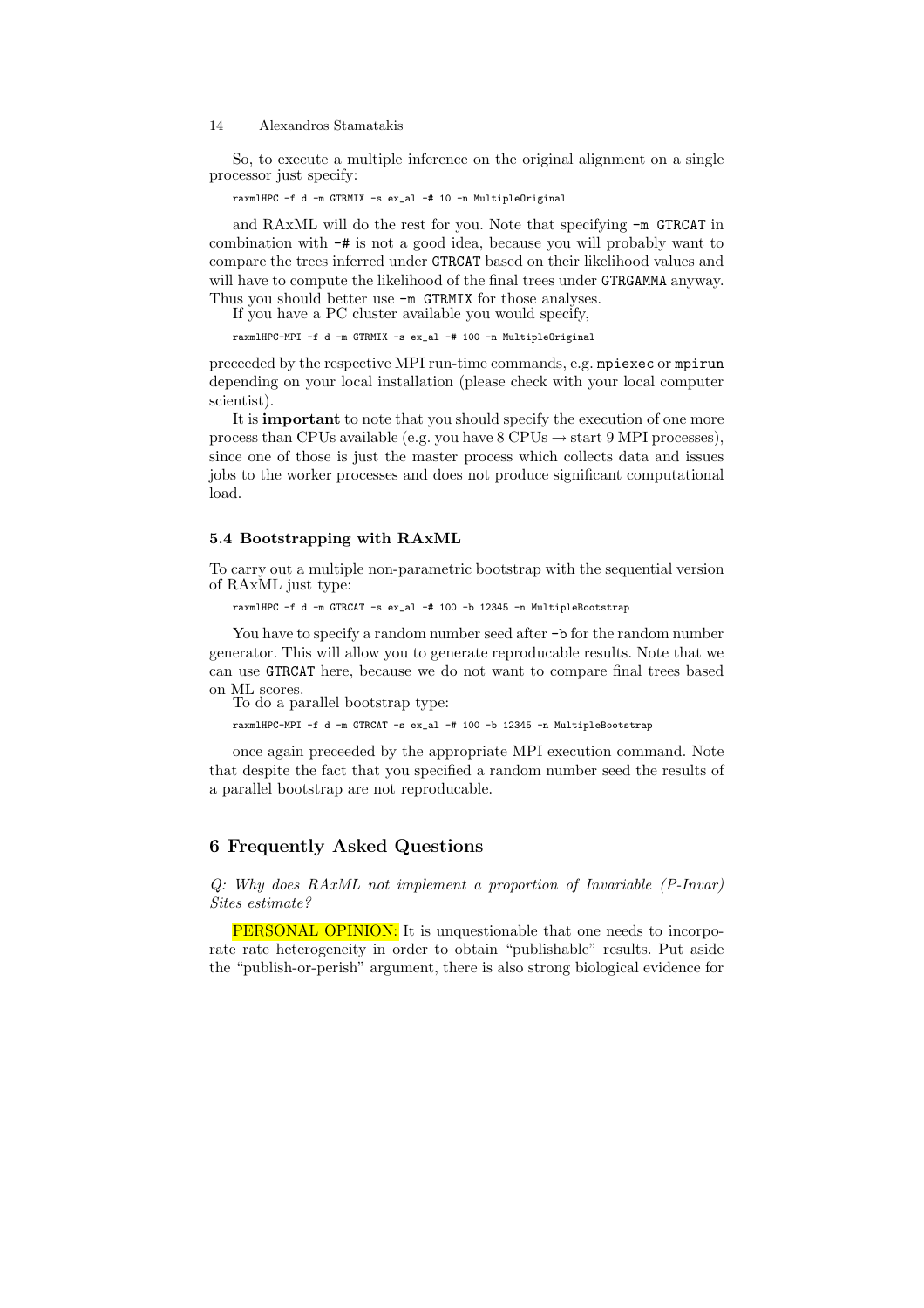rate heterogeneity among sites. The rationale for not implementing P-Invar in RAxML is that all three alternatives, GTRGAMMA, GTRCAT and P-Invar represent distinct approaches to incorporate rate heterogeneity. Thus, in principle they account for the same phenomenon by different mathematical means. Also some unpublished concerns have been raised that the usage of P-Invar in combination with  $\Gamma$  can lead to a "ping-pong" effect since a change of P-Invar leads to a change in  $\Gamma$  and vice versa. Gangolf Jobb has not implemented P-Invar in his Treefinder [2] (www.treefinder.de) program based on similar concerns.

# Q: Why does RAxML-HPC only implement GTRCAT and GTRGAMMA models?

For each distinct model of nucleotide substitution RAxML uses a separate, highly optimized set of likelihood functions. The idea behind this is that GTR is the most common and general model for real-world DNA analysis. Thus, it is better to efficiently implement and optimize this model instead of offering a plethora of distinct models which are only special cases of GTR but are programmed in a generic and thus inefficient way.

PERSONAL OPINION: My personal view is that using a simpler model than GTR only makes sense with respect to the computational cost, i.e. it is less expensive to compute. Programs such as Modeltest [3] propose the usage of a simpler model for a specific alignment if the likelihood of a fixed topology under that simpler model is not significantly worse than that obtained by GTR based on a likelihood ratio test. My experience is that GTR always yields a slightly better likelihood than alternative simpler models. In addition, since RAxML has been designed for the inference of large datasets the danger of over-parameterizing such an analysis is comparatively low. Provided these arguments the design decision was taken to rather implement the most general model efficiently than to provide many inefficient generic implementations of models that are just special cases of GTR. Finally, the design philosophy of RAxML is based upon the observation that a more thorough topological search has a greater impact on final tree quality than modeling details. Thus, the efficient implementation of a rapid search mechanisms is considered to be more important than model details. Note that, Derrick Zwickl has independently adapted the same strategy in his very good GARLI code (www.bio.utexas.edu/grad/zwickl/web), based on similar considerations (personal communication).

# Q: Why does RAxML focus on DNA-based tree inference?

The whole RAxML project started from a high performance computing perspective, i.e. with the goal to compute huge trees on parallel computers. Since DNA data has only 4 states in contrast to 20 for protein data the computational cost (execution times and memory consumption) to compute large trees with many taxa with DNA data is lower. Thus, we are currently able to obtain larger trees based on DNA data.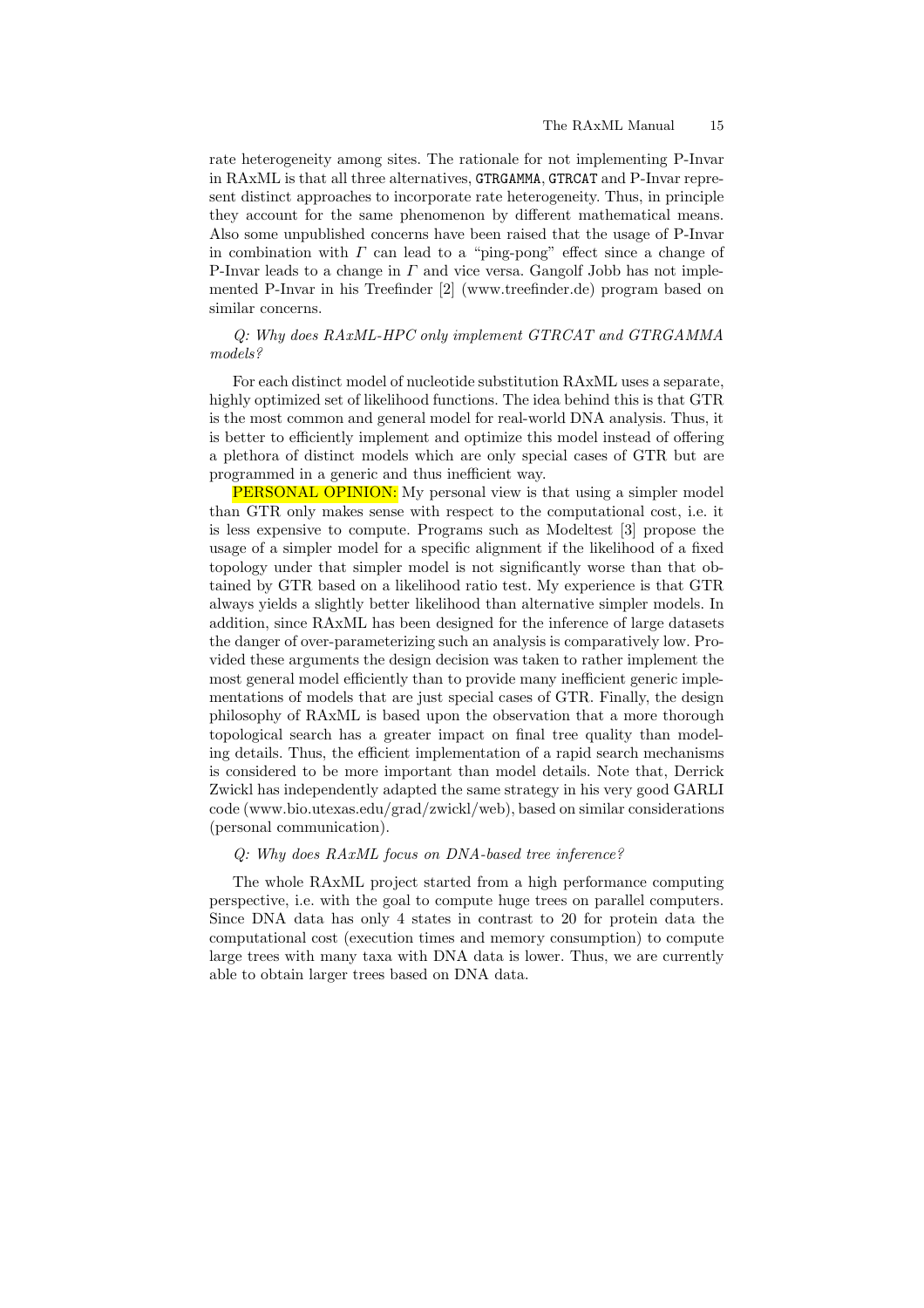PERSONAL OPINION: My personal view, although this might not necessarily correspond to the current opinion in the community is that the models of nucleotide substitution for DNA data are currently better understood. In addition DNA data provides more signal than protein data due to the redundancies in some protein encodings. So, from my point of view, if you have the corresponding DNA data which encodes proteins, better use the DNA data because it will probably exhibit a better phylogenetic signal and execute much faster.

Tips & Tricks: My colleague Olaf Bininda-Emonds has developed a nice little script [4] (available at www.personal.uni-jena.de/˜b6biol2/) for converting DNA sequence data to protein data, align the protein data with Clustal $W<sup>1</sup>$  and then re–convert it into a DNA alignment. If you have the DNA data available, but want to align with amino acids, and then use RAxML to infer trees, Olaf's script will be very helpful.

#### Q: How does RAxML perform compared to other programs?

RAxML has been compared to other phylogeny programs mainly based on real-world biological datasets and best-known likelihood values. Those analyses can be found in [5] [7] [8]. On almost all real datasets RAxML outperforms other current programs with respect to inference times as well as final likelihood values. An exception is Derrick Zwickl's GARLI code which represents a "good" alternative to RAxML for trees containing less than approximately 1,000–1,500 taxa. The main advantages of RAxML with respect to all other programs are the highly optimized and efficient likelihood functions and the very low memory consumption. In particular the implementation of the GTRCAT feature allows RAxML to compute huge trees under a realistic approximation of nucleotide substitution which is currently impossible with competing programs due to excessive memory requirements. An initial analysis of the large multi-gene mammalian dataset under GTRCAT showed promising results.

Q: Why has the performance of RAxML mainly been assessed using realworld data?

PERSONAL OPINION: Despite the unquestionable need for simulated data and trees to verify and test the performance of current ML algorithms the current methods available for generation of simulated alignments are not very realistic. For example, only few methods exist that incorporate the generation of gaps in simulated alignments. Since the model according to which the sequences are generated on the true tree is pre-defined we are actually assuming that ML exactly models the true evolutionary process, while in reality we simply don't know how sequences evolved. The above simplifications lead to "perfect" alignment data without gaps, that evolved exactly according to

<sup>&</sup>lt;sup>1</sup> The ClustalW and most other alignment algorithms typically perform much better on protein data.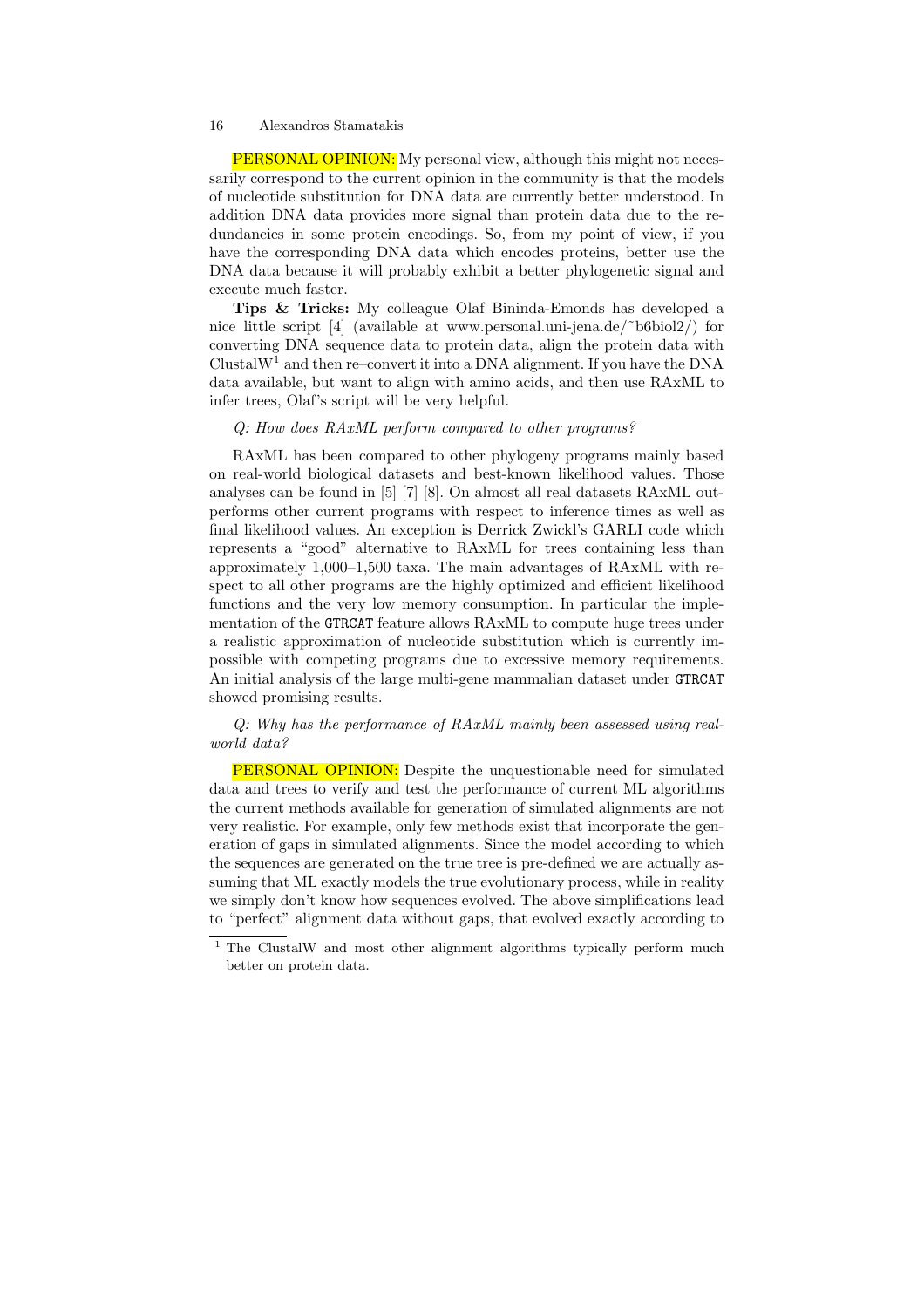a pre-defined model and thus exhibits a very strong phylogenetic signal in contrast to real data. In addition, the given true tree, must not necessarily be the Maximum Likelihood tree. This difference manifests itself in substantially different behaviors of search algorithms on real and simulated data. Typically, search algorithms execute significantly less (factor 5–10) topological moves on simulated data until convergence as opposed to real data, i.e. the number of successful Nearest Neighbor Interchanges (NNIs) or subtree rearrangements is lower. Moreover, in several cases the likelihood of trees found by RAxML on simulated data was better than that of the true tree. Another important observation is that program performance can be inverted by simulated data. Thus, a program that yields "good" Robinson–Foulds distances on simulated data can in fact perform much worse on real data than a program that does not perform well on simulated data. If one is willing to really accept ML as inference criterion on real data one must also be willing to assume that the tree with the best likelihood score is the tree that is closest to the true tree.

My personal conclusion is that there is a strong need to improve simulated data generation and methodology. In addition, the perhaps best way to assess the validity of our tree inference methods consists in an empirical evaluation of new results and insights obtained by real phylogenetic analysis. This should be based on the prior knowledge of Biologists about the data and the medical and scientific benefits attained by the computation of phylogenies.

# Q: Why am I getting weird error messages from the MPI version?

You probably forgot to specify the  $-\#$  option in the command-line which must be used for the MPI version to work properly.

# 7 Things in Preparation

A couple of things are in preparation (to be released within the next 6 months) which will further expand the capabilities of RAxML:

– MPI-based parallelization of the actual search algorithm for parallel inference of a single huge tree on a cluster

For any further requests or proposals that you might have please send an email to stamatak@ics.forth.gr or contact me via skype internet telephony, login: stamatak.

# Acknowledgments

Many people have contributed to improve RAxML either via personal discussions, email, or skype or by providing real-world alignments and answering all sorts of CS- and biology-related questions. In the hope not to have forgotten anybody I would like to thank the following colleagues (names are in no